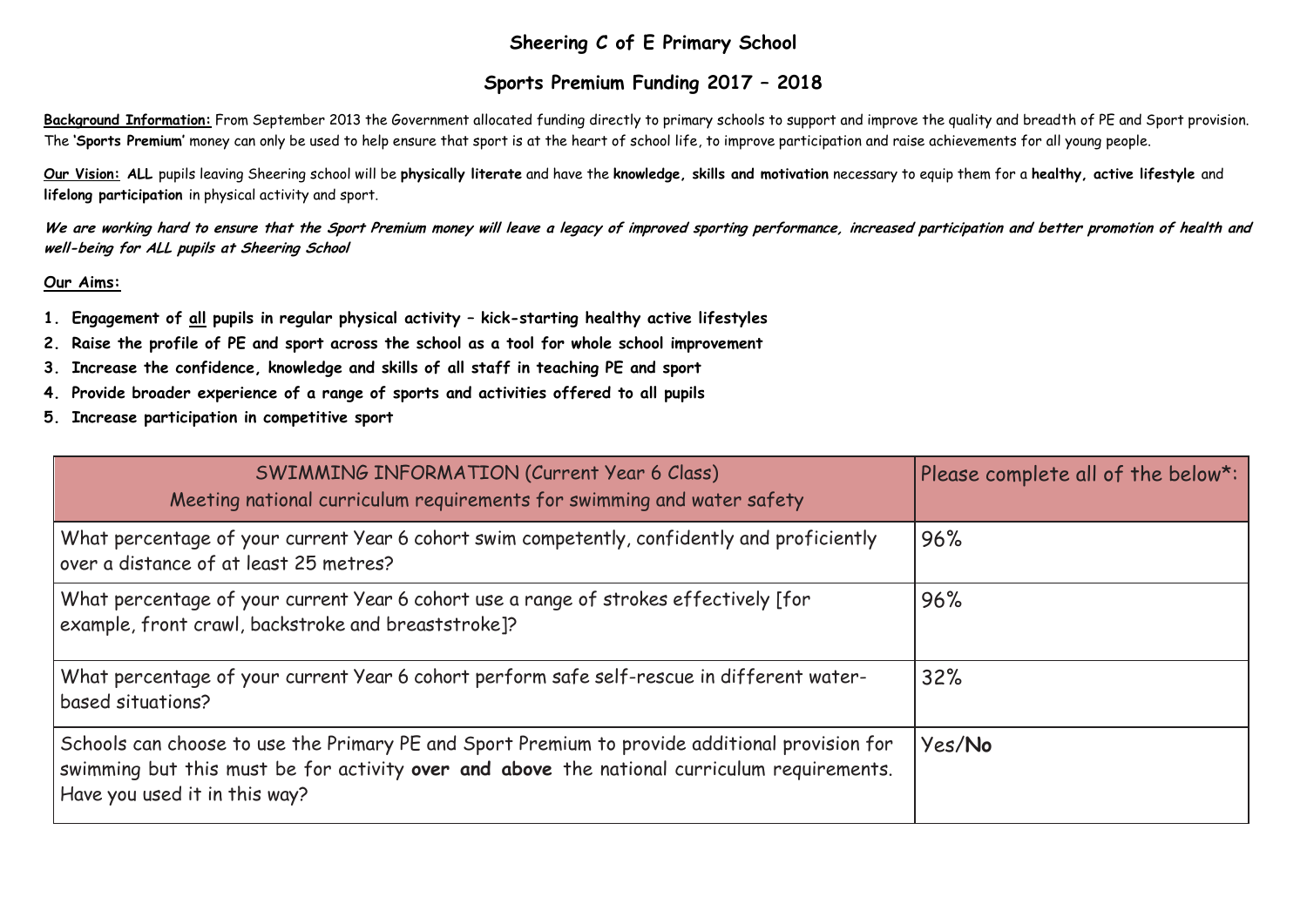# Academic Year: **2017 – 2018** Funding: **£16,920**

| PE and Sport Premium<br>Key Outcome                                                                                                                                        | Actions to Achieve                                                                     | Planned<br><b>Funding</b>                  | <b>Evidence</b>                                                                                                                                                                                                                     | Actual <i>Impact</i> on pupils and Sustainable Outcomes                                                                                                                      |
|----------------------------------------------------------------------------------------------------------------------------------------------------------------------------|----------------------------------------------------------------------------------------|--------------------------------------------|-------------------------------------------------------------------------------------------------------------------------------------------------------------------------------------------------------------------------------------|------------------------------------------------------------------------------------------------------------------------------------------------------------------------------|
| The profile of PE and<br>sport being raised                                                                                                                                | PE Subject Leadership and Training                                                     |                                            | Sports Council<br>Minutes                                                                                                                                                                                                           | Pupils have a broad and balanced PE curriculum with many opportunities to<br>participate in competitive sports events.                                                       |
| across the school as a<br>tool for whole school<br>improvement                                                                                                             | Audit of PE Provision, Monitoring of<br>Lessons, curriculum and assessments            |                                            | Updated School<br>PE page on                                                                                                                                                                                                        | Pupils are provided with opportunities to lead and manage by becoming<br>playleaders.                                                                                        |
| (Key Indicator 2)                                                                                                                                                          |                                                                                        |                                            | website                                                                                                                                                                                                                             | Pupils will be taught by staff who feel confident to teach PE.                                                                                                               |
| Increased confidence,                                                                                                                                                      | PE Subject Leader to carry out Pupil and<br>Staff voice to establish current views and |                                            | PE parent<br>newsletters                                                                                                                                                                                                            | Pupils will have opportunities to try new sports such as American Flag Football,<br>Skipping and Hula Hooping.                                                               |
| knowledge and skills of<br>all staff in teaching PE                                                                                                                        | opinions of school sport and possible areas<br>to improve                              |                                            | PE noticeboard                                                                                                                                                                                                                      | Pupils and parents will be able to celebrate successes in PE through photograph<br>displays on the PE Noticebaord, newsletters and assemblies. PE and school                 |
| Maintain and Increase Community Club<br>and sport<br>Links<br>(Key Indicator 3)<br>Organise Healthy Living Week, Clubs and<br>Competitions<br>Set up and train playleaders |                                                                                        | Trophy display<br>in main<br>entrance area | sport continues to have a high profile and achievements are celebrated<br>PE subject leader can analyse attendance and participation of sports clubs and<br>can highlight the least active children to target for Change4Life clubs |                                                                                                                                                                              |
|                                                                                                                                                                            |                                                                                        | Analysis of<br>Pupil and Staff<br>Voice    | PE Subject Leader to analyse Pupil and Staff Voice to identify school sport<br>next steps and possible CPD                                                                                                                          |                                                                                                                                                                              |
| The profile of PE and<br>sport being raised<br>across the school as a                                                                                                      | Assessment<br>PE Assessment Staff Meeting - Autumn                                     |                                            | Completed<br>Assessment<br>Data folders                                                                                                                                                                                             | Pupils' PE skills are assessed termly and these assessments will be monitored by<br>the PE Subject Leader to ensure that pupils are making good progress in this<br>subject. |
| Term 2017<br>tool for whole school<br>improvement<br>Assessment is embedded and used to<br>(Key Indicator 2)<br>inform future planning                                     |                                                                                        |                                            | Whole school                                                                                                                                                                                                                        | Pupils and staff are clear about their attainment and next steps                                                                                                             |
|                                                                                                                                                                            |                                                                                        | overview of PE<br>assessment               | Pupils who are working below age related expectations can be easily identified<br>and PE Subject Leader can target them for clubs.                                                                                                  |                                                                                                                                                                              |
|                                                                                                                                                                            |                                                                                        |                                            | Club registers                                                                                                                                                                                                                      | Pupils who are working above age related expectations can be identified and<br>targeted for more challenging activities and competitions.                                    |
|                                                                                                                                                                            |                                                                                        |                                            |                                                                                                                                                                                                                                     | There will be clear differentiation and progression of skills in PE                                                                                                          |
|                                                                                                                                                                            |                                                                                        |                                            |                                                                                                                                                                                                                                     | Pupils are taught by staff who feel confident to identify where each child is<br>working and can plan for differentiation and next steps.                                    |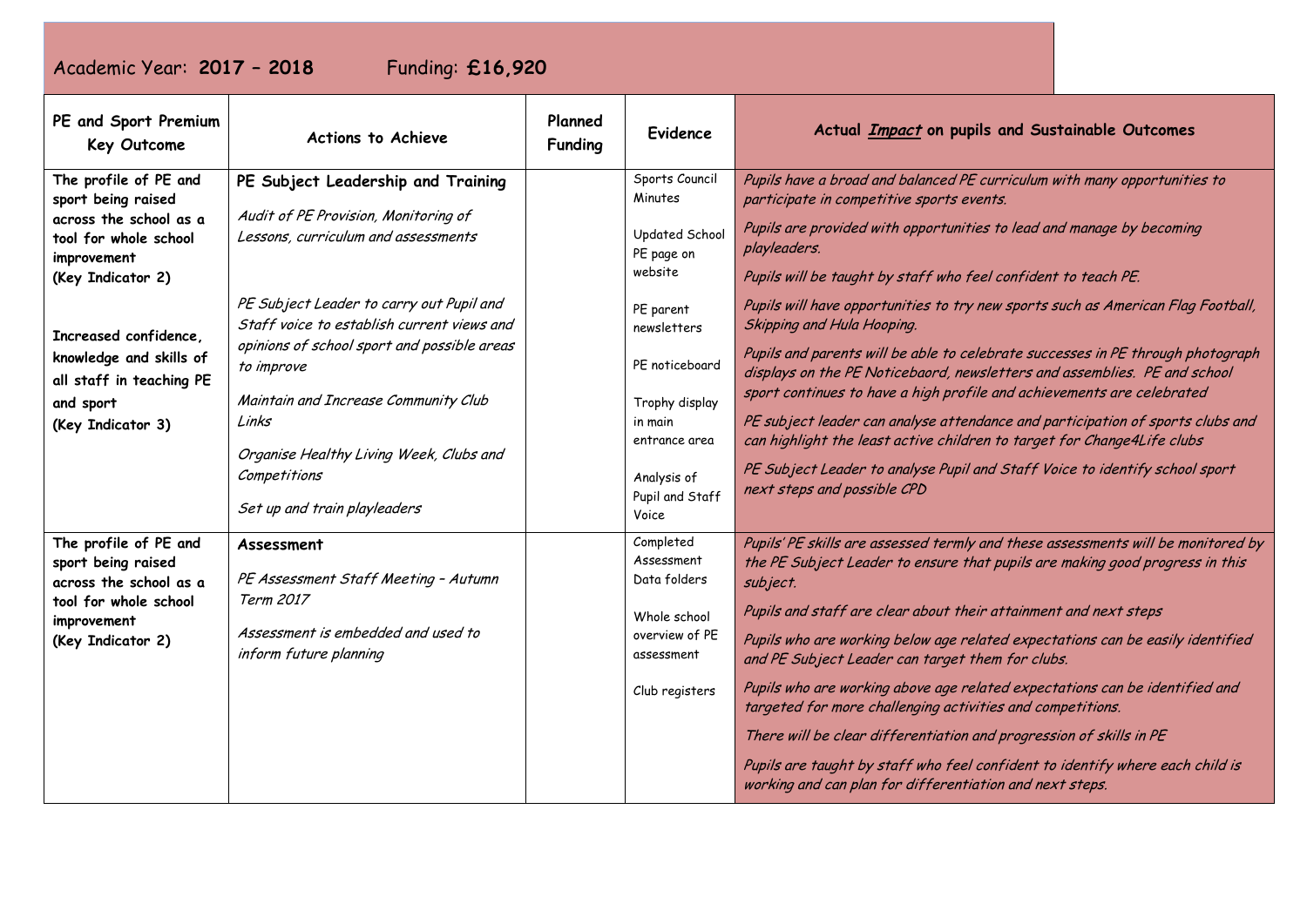| The profile of PE and<br>sport being raised<br>across the school as a<br>tool for whole school<br>improvement<br>(Key Indicator 2) | <b>Increase Parent Awareness</b><br>PE section in Newsletters sent out to<br>parents<br>PE news shared in Team Assembly<br>PE Section on the School website updated<br>regularly |         | Copies of<br>newsletters on<br>Website | Pupils and parents will be able to celebrate successes in PE through photograph<br>displays on the PE Noticeboard, newsletters and assemblies.            |
|------------------------------------------------------------------------------------------------------------------------------------|----------------------------------------------------------------------------------------------------------------------------------------------------------------------------------|---------|----------------------------------------|-----------------------------------------------------------------------------------------------------------------------------------------------------------|
| Increased confidence,                                                                                                              | Staff to work alongside specialist                                                                                                                                               | £500    | Staff Voice                            |                                                                                                                                                           |
| knowledge and skills of                                                                                                            | coaches.                                                                                                                                                                         |         | Lesson Plans                           | Pupils will benefit from experienced Olympic athlete workshop                                                                                             |
| all staff in teaching PE<br>and sport                                                                                              | Staff will increase subject knowledge                                                                                                                                            |         | Photos                                 | Staff will observe and learn techniques while they are working alongside the<br>experienced dance teacher from Leventhorpe. They will feel more confident |
| (Key Indicator 3)                                                                                                                  | Staff to observe and learn new skills and                                                                                                                                        |         | Pupil Voice                            | teaching PE and are able to use a range of teaching and learning styles                                                                                   |
| The engagement of all                                                                                                              | techniques<br>CPD for all staff                                                                                                                                                  |         | Lesson<br>Observation                  | Pupils have a broad and balanced PE Curriculum which is engaging and meets the<br>requirements of the 2014 National Curriculum                            |
| pupils in regular physical<br>activity - kick-starting                                                                             | Children have opportunities to experience<br>new sports                                                                                                                          |         |                                        | Pupils will have opportunities to try and experience new sports e.g. Dance,<br>Triple- jump and sporting activities e.g. Hula Hooping, which will promote |
| healthy active lifestyles<br>(Key Indicator 1)                                                                                     | Olympic Athlete to deliver a workshop to<br>whole school                                                                                                                         |         |                                        | healthy lifestyles                                                                                                                                        |
| Broader experience of a                                                                                                            | Y6 Dance sessions with Leventhorpe<br>teacher                                                                                                                                    |         |                                        |                                                                                                                                                           |
| range of sports and                                                                                                                | New changing facilities/toilets throughout                                                                                                                                       |         |                                        |                                                                                                                                                           |
| activities offered to all                                                                                                          | the school and hall equipment (wall bars),                                                                                                                                       | £30,000 | Photos                                 | The cost of these new facilities and equipment will be split over the academic                                                                            |
| pupils (Key Indicator 4)                                                                                                           | will be installed.                                                                                                                                                               |         | Pupil Voice                            | years of:<br>2017/18-£16,360                                                                                                                              |
| Increased participation                                                                                                            | Member of Leventhorpe Sports                                                                                                                                                     | £60     | Photos from                            | 2018/19-£16,920<br>Increase in the number of pupils who represent Sheering in Competitions.                                                               |
| in competitive sport                                                                                                               |                                                                                                                                                                                  |         | Competitions                           |                                                                                                                                                           |
| (Key Indicator 5)                                                                                                                  | Competitions                                                                                                                                                                     |         | Certificates                           | A range of sporting fixtures arranged and played - enter two teams where<br>possible to allow more children to compete.                                   |
|                                                                                                                                    | Staff CPD                                                                                                                                                                        |         | Record of                              |                                                                                                                                                           |
| Engagement of all pupils<br>in regular physical                                                                                    | Access to resources and online support                                                                                                                                           |         | Events                                 | Talented pupils are signposted to appropriate sports clubs or local links.                                                                                |
| activity - kick-starting                                                                                                           |                                                                                                                                                                                  |         |                                        | Staff have access to CPD organised by Leventhorpe.                                                                                                        |
| healthy active lifestyles<br>(Key Indicator 1)                                                                                     |                                                                                                                                                                                  |         |                                        | Primary Stars sports equipment to be available to all children.                                                                                           |
|                                                                                                                                    |                                                                                                                                                                                  |         |                                        |                                                                                                                                                           |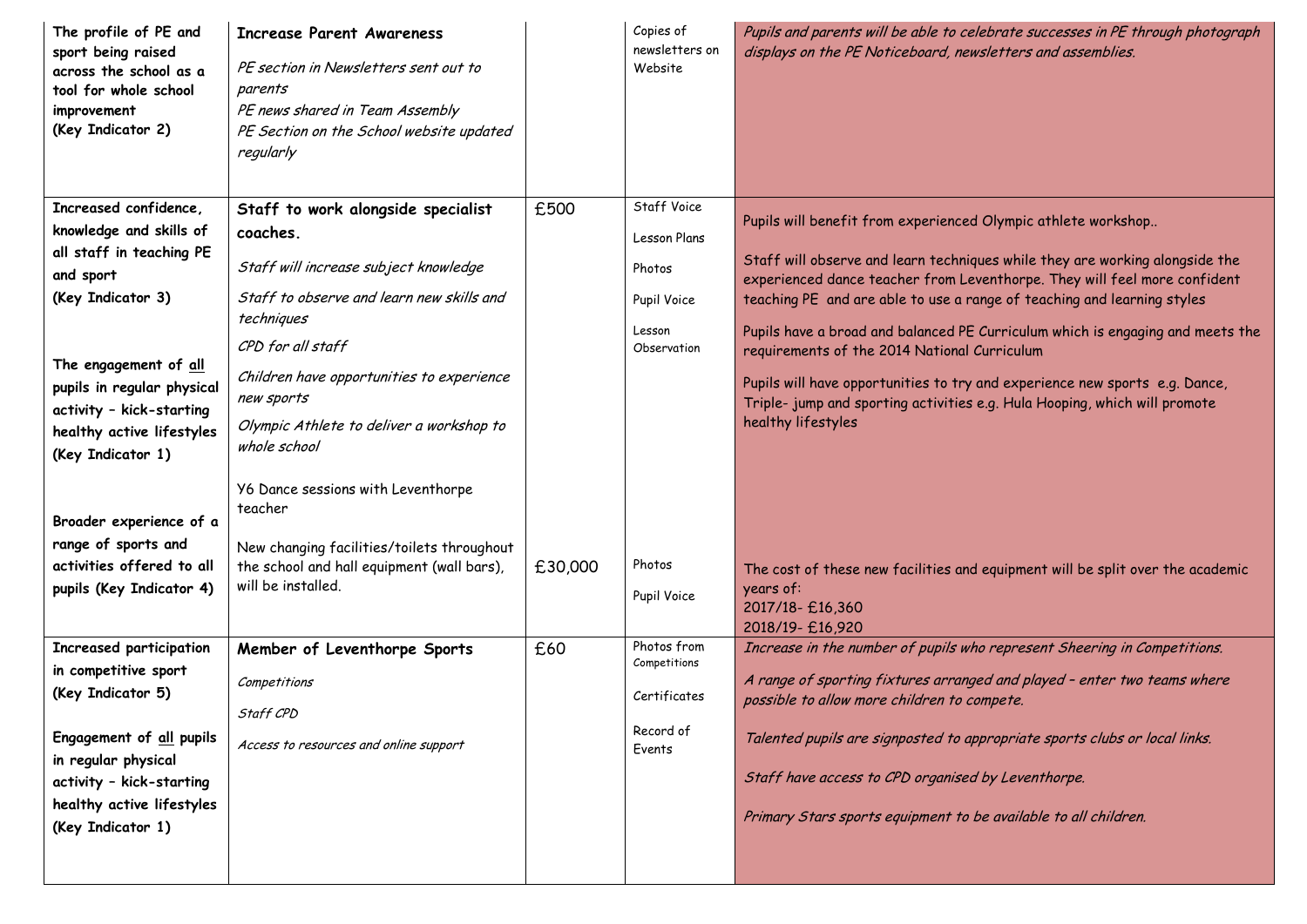| The engagement of all<br>pupils in regular physical<br>activity - kick-starting<br>healthy active lifestyles<br>(Key Indicator 1)                                                                                                                                                                                       | Continue to use Maths of the Day to plan for<br>and deliver Active Maths and Active<br>Literacy/English sessions each week.<br>Staff to share good examples of active<br>maths/literacy lessons and activities with whole<br>school staff during Staff meeting (Summer<br>Term 2018)                                                                                                                                                                                                                                                                                                                                    | Pupil Voice<br>Examples of<br><b>Active Maths</b><br>and Active<br>Literacy<br>sessions<br>marked on<br>planning                    | Pupils have opportunities to be active during other subjects<br>Pupils' enthusiasm for maths to increase and they are fully engaged in these<br>lessons                                                                                                                                                                                                                                                                         |
|-------------------------------------------------------------------------------------------------------------------------------------------------------------------------------------------------------------------------------------------------------------------------------------------------------------------------|-------------------------------------------------------------------------------------------------------------------------------------------------------------------------------------------------------------------------------------------------------------------------------------------------------------------------------------------------------------------------------------------------------------------------------------------------------------------------------------------------------------------------------------------------------------------------------------------------------------------------|-------------------------------------------------------------------------------------------------------------------------------------|---------------------------------------------------------------------------------------------------------------------------------------------------------------------------------------------------------------------------------------------------------------------------------------------------------------------------------------------------------------------------------------------------------------------------------|
| The engagement of all<br>pupils in regular physical<br>activity - kick-starting<br>healthy active lifestyles<br>(Key Indicator 1)<br>Broader experience of a<br>range of sports and<br>activities offered to all<br>pupils<br>(Key Indicator 4)<br>Increased participation<br>in competitive sport<br>(Key Indicator 5) | After school/lunchtime Sports Clubs<br>Increase the number and variety of 'free'<br>lunchtime sports clubs to focus on the<br>least active children and those that are<br>unable to attend after school. Clubs to<br><i>include:</i><br>Yoga club<br>Netball Club<br>Football Club<br>Football Club<br>Rounders Club<br>Running Club<br>Athletics Club<br><b>Active Playgrounds</b><br>Year 6 pupils are trained to be playground<br>leaders and will work alongside the lead<br>MDA to run activity clubs and games at<br>lunchtime.<br>Train Year 6 children to be Sports<br>Ambassadors to lead lunch time clubs and | Club registers<br>of participation<br>Observations<br>of playtimes<br>Photographs                                                   | Pupils have a variety of opportunities to attend sports clubs and to be active at<br>lunchtime<br>Pupils can take part in free sports clubs<br>Pupils can learn new skills, form friendships and represent the school at sports<br>competitions.<br>Pupils have more opportunities to be active at lunchtime with organised games<br>and activities<br>Pupils have a suitable enclosed surface to play games during lunch clubs |
| Increased participation<br>in competitive sport<br>(Key Indicator 5)<br>The profile of PE and<br>sport being raised<br>across the school as a<br>tool for whole school                                                                                                                                                  | help lead Level 1 Sports Events<br>Participate in more:<br>competitions                                                                                                                                                                                                                                                                                                                                                                                                                                                                                                                                                 | photos<br>Certificates<br>Trophies<br>Record of<br>Events<br>Results<br><b>Newsletters</b><br>Fixtures on<br>Website<br>Noticeboard | Increase in the number of pupils who represent Sheering in Competitions.<br>Talented pupils are signposted to appropriate sports clubs or local links.                                                                                                                                                                                                                                                                          |